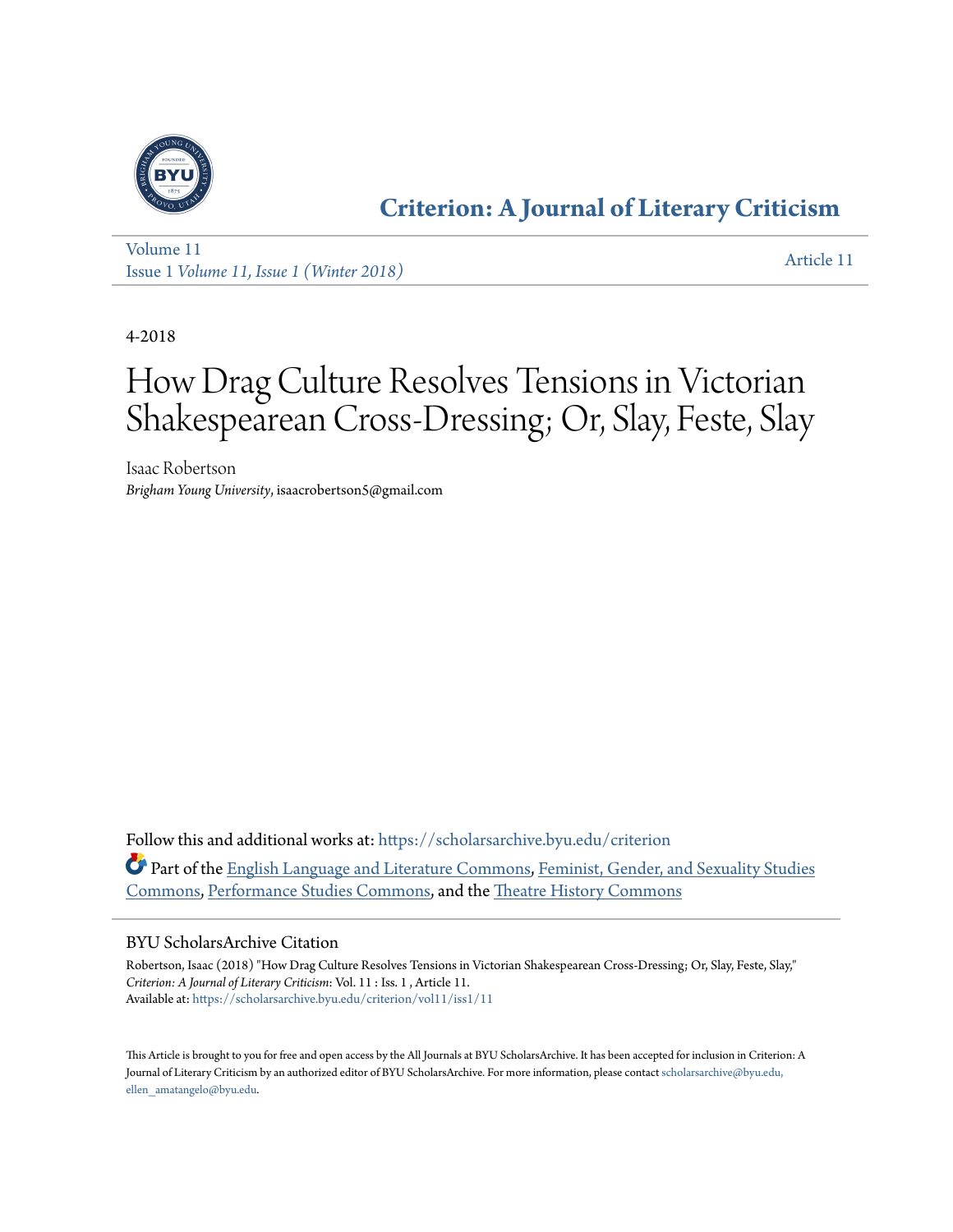### How Drag Culture Resolves Tensions in Victorian Shakespearean Cross-Dressing; Or, Slay, Feste, Slay

#### **Cover Page Footnote**

I would like to acknowledge the Shakespeare Birthplace Trust for graciously allowing me to use their archives as I researched for this piece, and Emma Rice for inspiring my topic.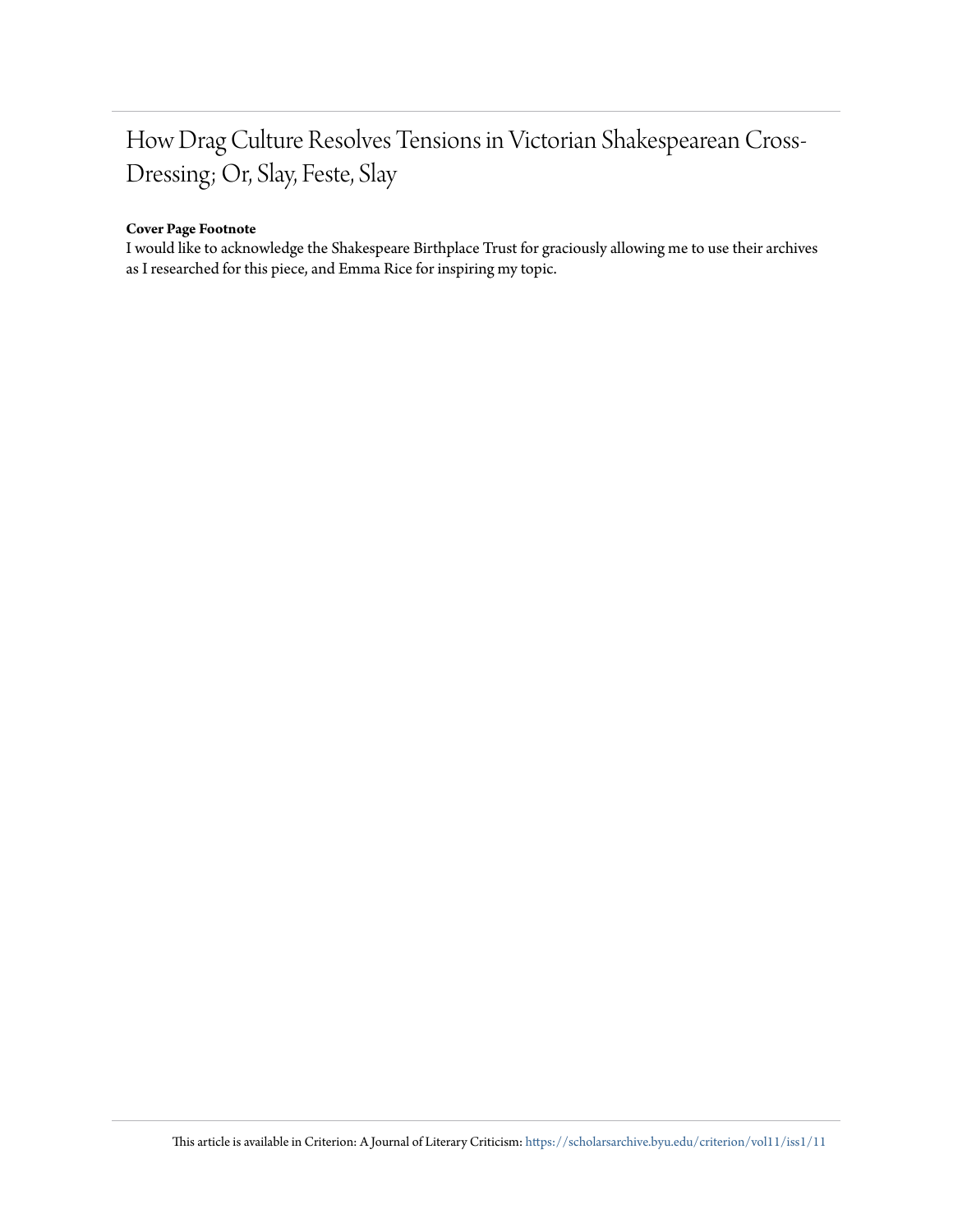# How Drag Culture Resolves Tensions in Victorian Shakespearean Cross-Dressing

Or, Slay, Feste, Slay

*Isaac Robertson*

Madame Le Gateau Chocolat sashayed onto the Globe stage during Emma Rice's production of *Twelfth Night* during the Summer of Love 2017. Combining sequins and chest hair, this gigantic drag queen dominated the stage as Feste the clown, portraying the usually manic character as a solemn and maternal guide—a fringe prophet. This production, part of Rice's final goodbye due to the political pressures that often follow unconventional performances, brings to attention (and to criticism) the use and possible misuse of contemporary drag culture within Shakespeare adaptations.

Shakespeare and cross-dressing have a rich historical relationship. Beyond the Elizabethan tradition of men playing all female roles, several of his characters specifically cross-dress in various plays. Shortly after Shakespeare's death, at least partially due to a "steady attack on the practice" by "preachers and polemicists" (Howard 418), cross-dressed acting fell out of favor and women played their own parts (the calls against cross-dressing in acting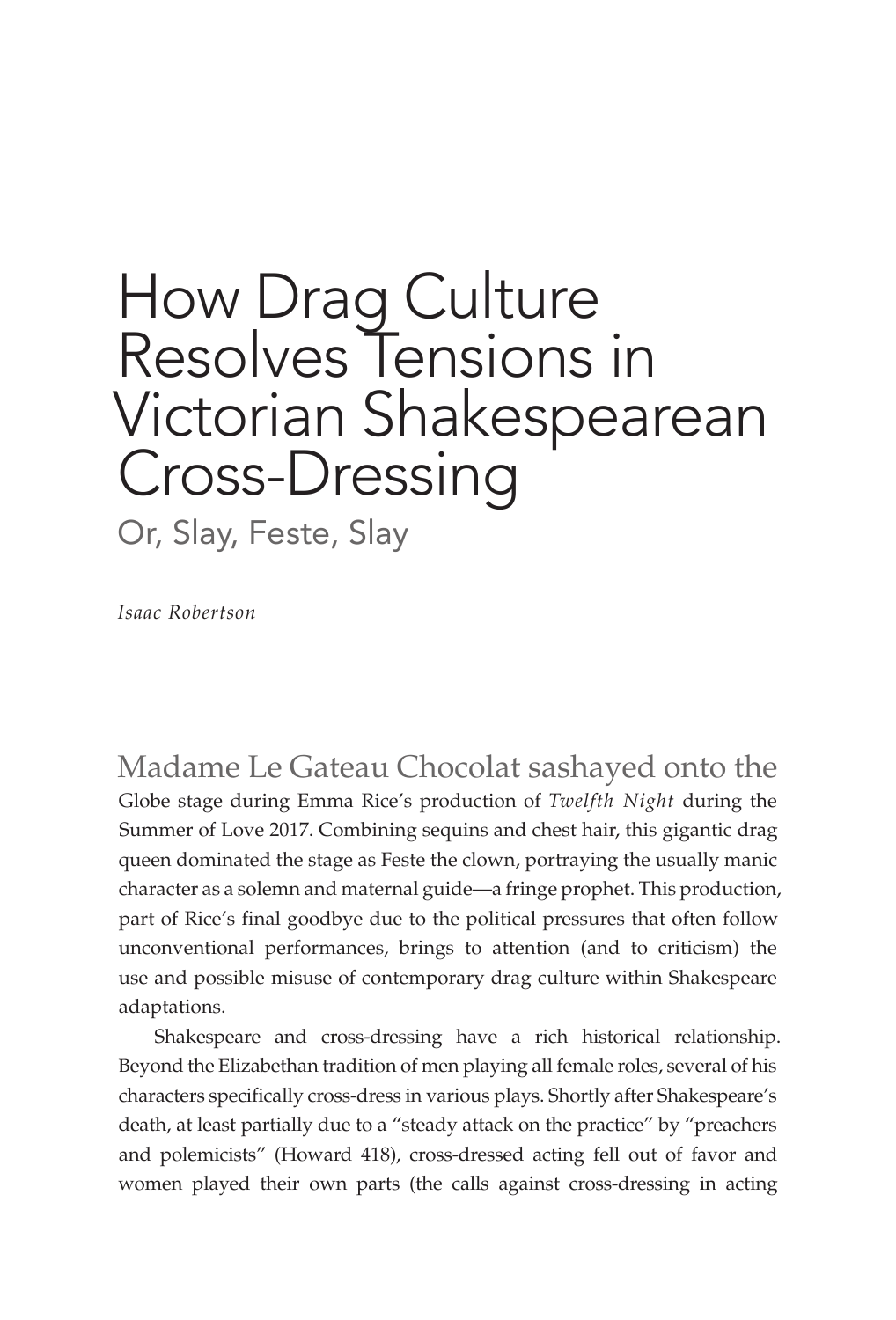#### **Criterion**

were being made long before Shakespeare, as "provocative to sin" [6], as characterized in Phillip Stubbes's *The Anatomie of Abuses*). However, even cross-dressed *characters* (which remained in the script) continued to be reviled, at least in Victorian England, as evidenced by the infamous story of Boulton and Park. After loitering in their costumes following a performance, these two actors were arrested for cross-dressing. The original charge allowed police to search both Boulton and Park, which subsequently led to their incarceration for being gay men. It should be made clear, however, that "Boulton and Park were not arrested for sodomy. Boulton and Park were arrested for crimes of fashion" (Carriger). Of particular interest to my project, however, is not only the negotiation of cross-dressed characters in Victorian adaptations of Shakespeare plays, but how these tensions complicate a claim made by Lynn Voskuil in her revolutionary book on Victorian theater, *Acting Naturally*.

Within the book, Voskuil refutes the assumptions made by performance theorists and post-structuralists that there is a divide between the theatrical and the authentic. Instead, she claims that in Victorian England, "theatricality and authenticity often functioned dynamically together to construct the symbolic typologies by which the English knew themselves as individuals, as a public, and as a nation" (2). Instead of theatricality undermining the authentic experience, Victorians found an authentic mode within theater and theatricalized those things which were most authentic to them (3). So how does this conceptual shift interact with cross-dressing? It was, after all, an identity-bending practice seen not only as inauthentic but as directly signaling deviance. By any means, Boulton and Park were not seen as authenticating themselves through their performance by the authorities who arrested them. Thus, while *theatrical* cross-dressing was permitted, *authentic* cross-dressing was not. An important factor here lies in the two-tiered nature of performance for cross-dressed characters, a factor for which Lynn Voskuil's theory does not fully make room. In the first instance of theatricality, an actor inhabits a character—Portia or Innogen or another. However, there is a second step, wherein the character on stage (Portia) enacts another, ambiguous theatricality (e.g., Balthazar, Fidele). Although this third-tier theatricality was not widely accepted in Victorian times (the implication of authenticity would have been too damaging), paradoxically, when today's ideas of cross-dressing, drag, identity, and culture are taken into consideration and performance, many of these inconsistencies are resolved and Voskui's vision is restored.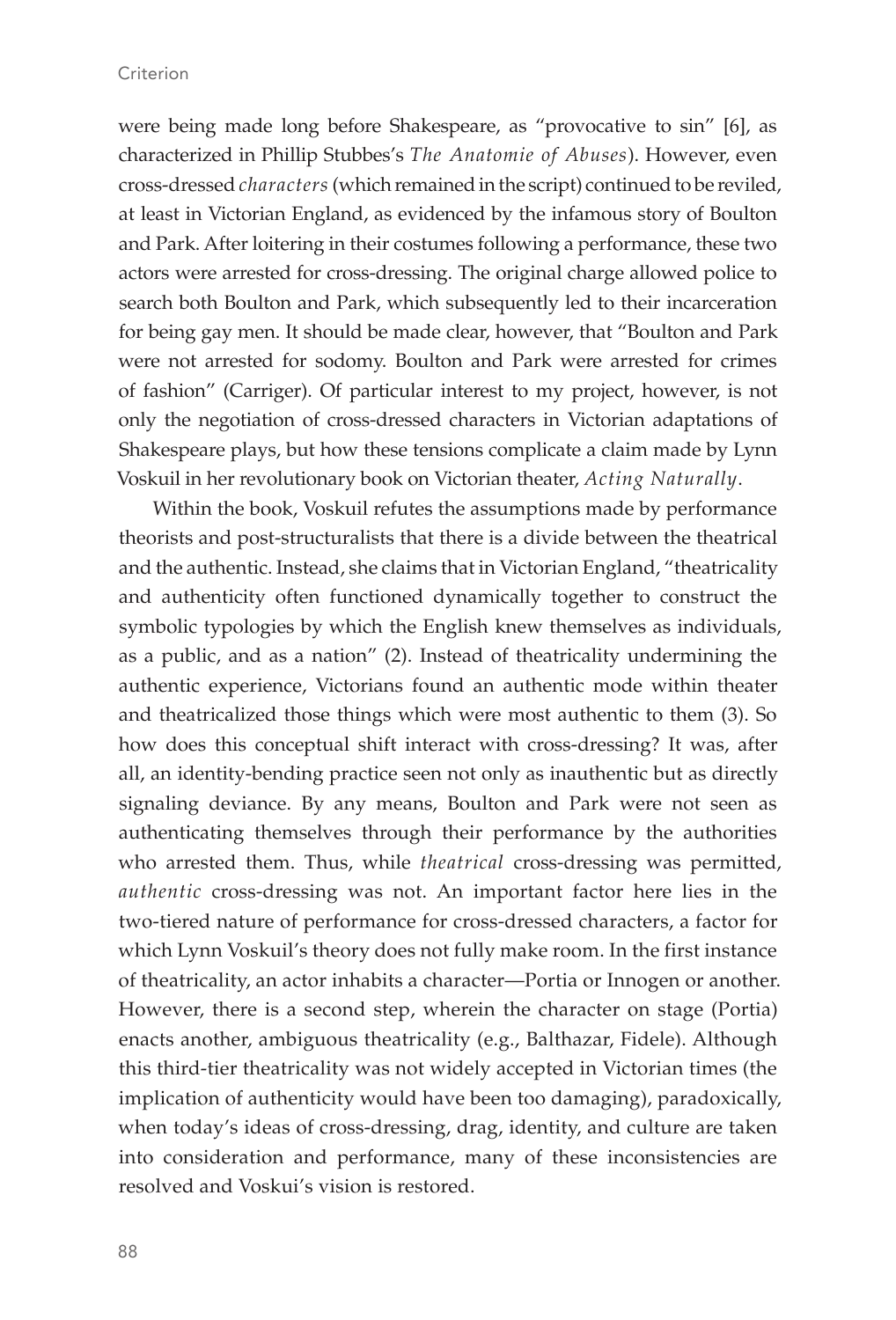In making this argument, I will need to transition through different spaces of temporality. To do this, I take up the banner of Madhavi Menon by calling upon a kind of homohistory, a "straddling [of] chronological periods— [Shakespeare] is the past-in-the-present"; Menon further writes that "by existing in more than one historicist moment at a time, . . . Shakespeare is uniquely positioned to confound this paradigm of temporal difference" (4–5). Although differences exist between Elizabethan, Victorian, and contemporary cross-dressing, Shakespeare is nevertheless a figure whose status in the literary canon allows for what Menon terms a "homotemporal" effect, which folds past and present into each other. I will begin this traipse through history by addressing cross-dressing theory directly as a foundation for further analysis. I will then dive into Victorian reactions to cross-dressed characters as seen in the context of these theories, how these reactions create tension with Victorian character illustrations, and where these reactions and illustrations intersect with the tensions between authenticity and theatricality. Finally, I will relate how these tensions are actually resolved through modern drag ontology and how drag can validate new readings of Shakespeare through performances like Le Gateau Chocolat's.

Cross-dressing has become so culturally interrelated with other concepts of gender and desire that it becomes necessary to take time parsing it out. To begin, cross-dressing is not a sign or signifier of homosexuality, as was seemingly suggested by the Boulton and Park case; however, gender and desire do hold a complex relationship. According to Simone Chess, crossdressed characters "become subjects of the erotic gaze from both men and women and participate in sexual encounters that are technically heterosexual/ opposite sex . . . visually homosexual/same sex . . . and undeniably queer and grounded in a queer heterosexuality" (101). Gender and desire function dynamically together while existing on separate, related spectra. This type of cross-dressing desire will figure into my last section concerning the validity of drag culture in Shakespeare. To add another note, in addition to not signaling homosexuality, cross-dressing also does not correspond to transgenderism or transvestism (themselves different categories), although cross-dressing may factor into both of these choices. Neither of these concepts will feature in my argument, but both are vital to cover at the outset.

One final ambiguity worth parsing is in cross-dressing's relation to androgyny. Again, although not all characters who cross-dress are explicitly androgynous, there is an interesting and important connection between the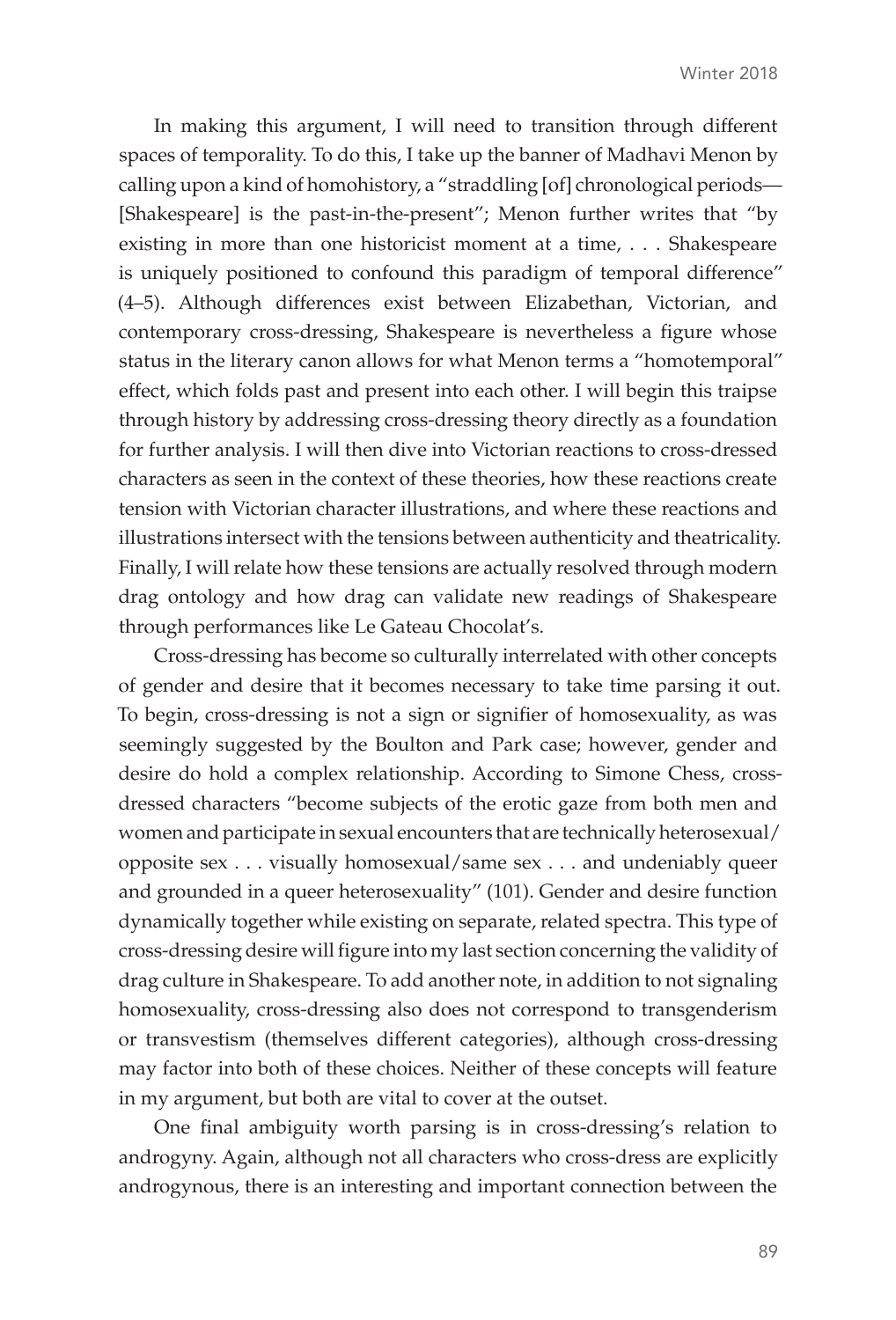two ideas. According to Dreher, "The concept of androgyny was prevalent in the Renaissance, appearing throughout alchemical lore, poetry, and the visual arts. . . . Androgyny liberates individuals from conventional stereotypes, offering them a wide spectrum of behavior and expression." She relates this androgyny to Shakespeare (apparently an androgynous character himself), and then concludes that "he [Shakespeare] equated androgyny with emotional balance" (116). Thus, cross-dressed characters represent not only a complicated sense of desire, but they can also embody an emotional balance that allows them to stand outside of the gender spectrum and bring wisdom to those within rigid social constructs. These will be important ideas when discussing Shakespeare's characters both in Victorian times and today.

With these ideas in mind, authenticity would require that cross-dressed characters (especially Shakespeare's) inhabit a separate and distinct identity while cross-dressing: Rosalind should *fully become* Ganymede, just as Viola should *fully become* Cesario. But in Victorian representations of these characters, uncommitted modes of desire and androgyny throw out any certainty of actual identity by refusing a full move from character to cross-dressed character. Hereafter, I will refer to the state of the character as the second tier of theatricality (the actor herself being the first tier). The third tier would be, then, the cross-dressed character that the second-tier character portrays while on-stage, such as Balthazar or Fidele. While Voskuil's analysis is completely valid for the second tier of theatricality (actors finding authenticity in the theatricalization of characters), Victorians drew ambiguous lines between the second and third tier of performance, collapsing the authenticity-in-performance of the third tier. The Victorian Innogen tries to authentically become Fidele, but fails, instead falling somewhere in between, ambiguous and with confused desire. This is not to say that such characters do not attempt the step, but the bid often obscures authenticity by losing track of any semblance of real identity for either the second or third tier. I should make clear here that this ambiguous gendering is separate from the androgyny theory that I proposed earlier. Beyond the fact that it was typically seen as a gender-transgression to be androgynous (Green), any androgyny found in these characters generally derives from resistance to gender transformation, not from an intentional move towards "emotional balance." I will refer to characters as *androgynous* if they stand outside of societal constructs in order to be balanced and offer a view of humanity, and as *ambiguous* if they are unintentionally forced outside of gender norms because of a refusal to find authenticity in cross-dressing performance.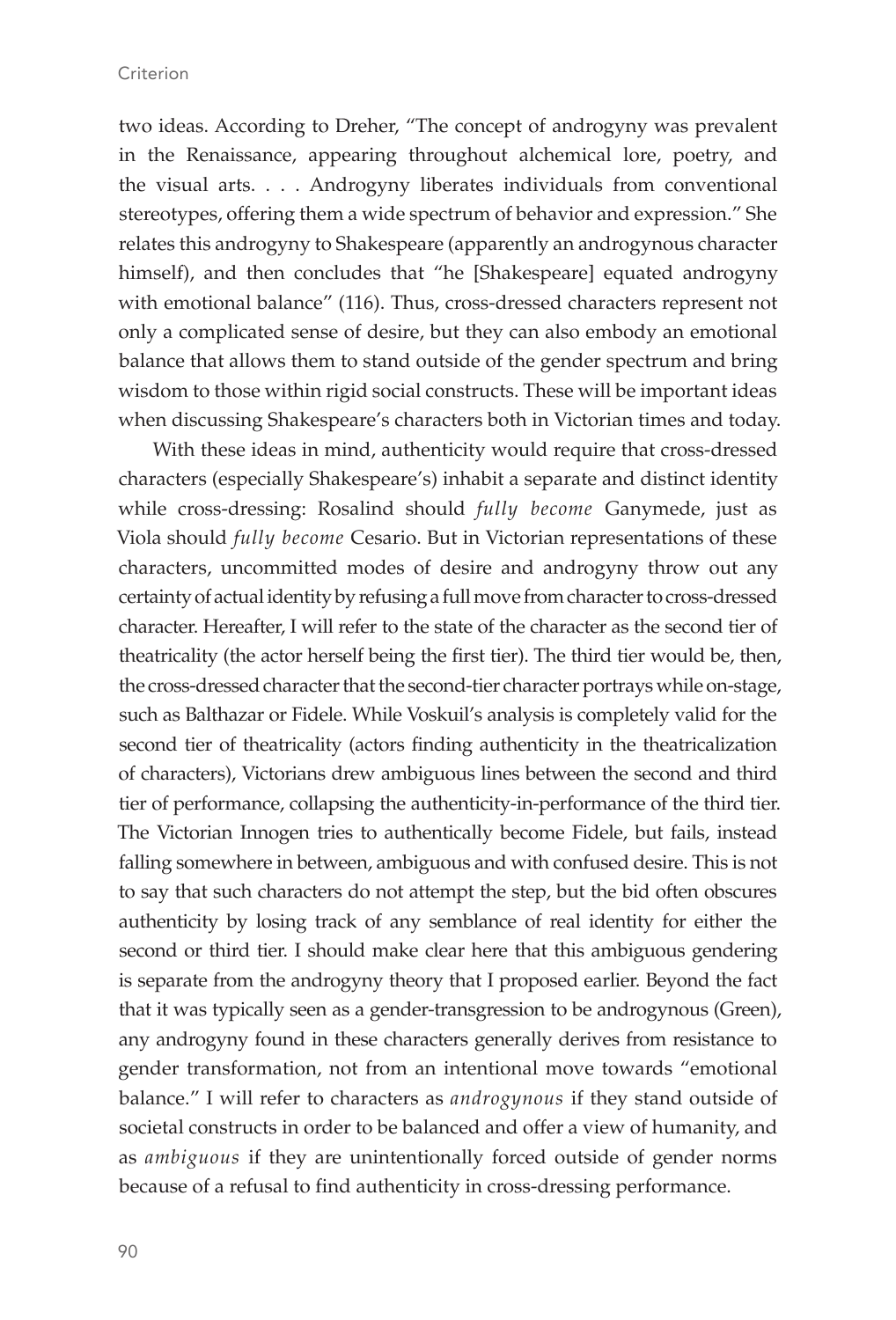Victorian theater seems to refuse authentic cross-dressing in both criticism and performance. In a Victorian review of *Cymbeline* starring Helen Faucit as Innogen, one critic complains that "there is a greater fault of excess in the first part of the representation of womanly fear when, as Fidele, she calls at the mouth of the unoccupied cavern, and runs from the sound of herself had made. Miss Faucit's voice is more often at fault; it fails her whenever she has a violent emotion to express" (Morley). He thus criticizes her for being too female while portraying Fidele, both in "womanly fear" and in vocalization. But his own assessment betrays his paradigm: while his conception that fear is womanly illustrates the gender divisions present in Victorian England, it also shows that the critic is only willing to interpret Fidele's actions through the lens of Innogen. In other words, Fidele's fear does not reveal something authentic about Fidele, but rather is proof of Fidele's lack of Fidele-ity. Similar to this critic, just four years later, another commends Ellen Terry for her portrayal of Portia, who, while dressed as Balthazar, gives an address to the court. He remarks, "A very noteworthy point in the performance was the womanly interest in Shylock—the endeavor to win him, for his own sake, from the pursuit of his grim resolve" (Knight). In contrast to the first example, here Ellen Terry is praised for allowing the female character (Portia) to come out in her performance of Balthazar. In both instances, the critics reveal the prevalence of seeing the character within the cross-dressed character (the inauthentic cross-dressed one) simply as masquerade, as far as possible from authenticity. Actors are placed in an impossible situation of never striking the perfect balance between character and cross-dressed character because ambiguity is denied as a valid position. If they are too male, they are not authentic to their status as women-saviors; if they are too female, they are betraying the character they are meant to be playing. Victorian critics here both condone and condemn the ambiguity evident in cross-dressing performance. They applaud when the character comes out from behind the mask and censure when they try to play both parts. Ambiguity is not seen as a valid position, but instead as inauthentic and betraying true identity.

Beyond critics' hegemonic views of rejecting authenticity, the actual representations of cross-dressed characters during this period also seem to show a remarkable amount of ambiguity in their representations. Drawing from a compilation of Shakespeare's plays published in 1886, filled with illustrated engravings of Shakespearean scenes and photographs of Shakespearean actors, the third-tier cross-dressed characters are hardly even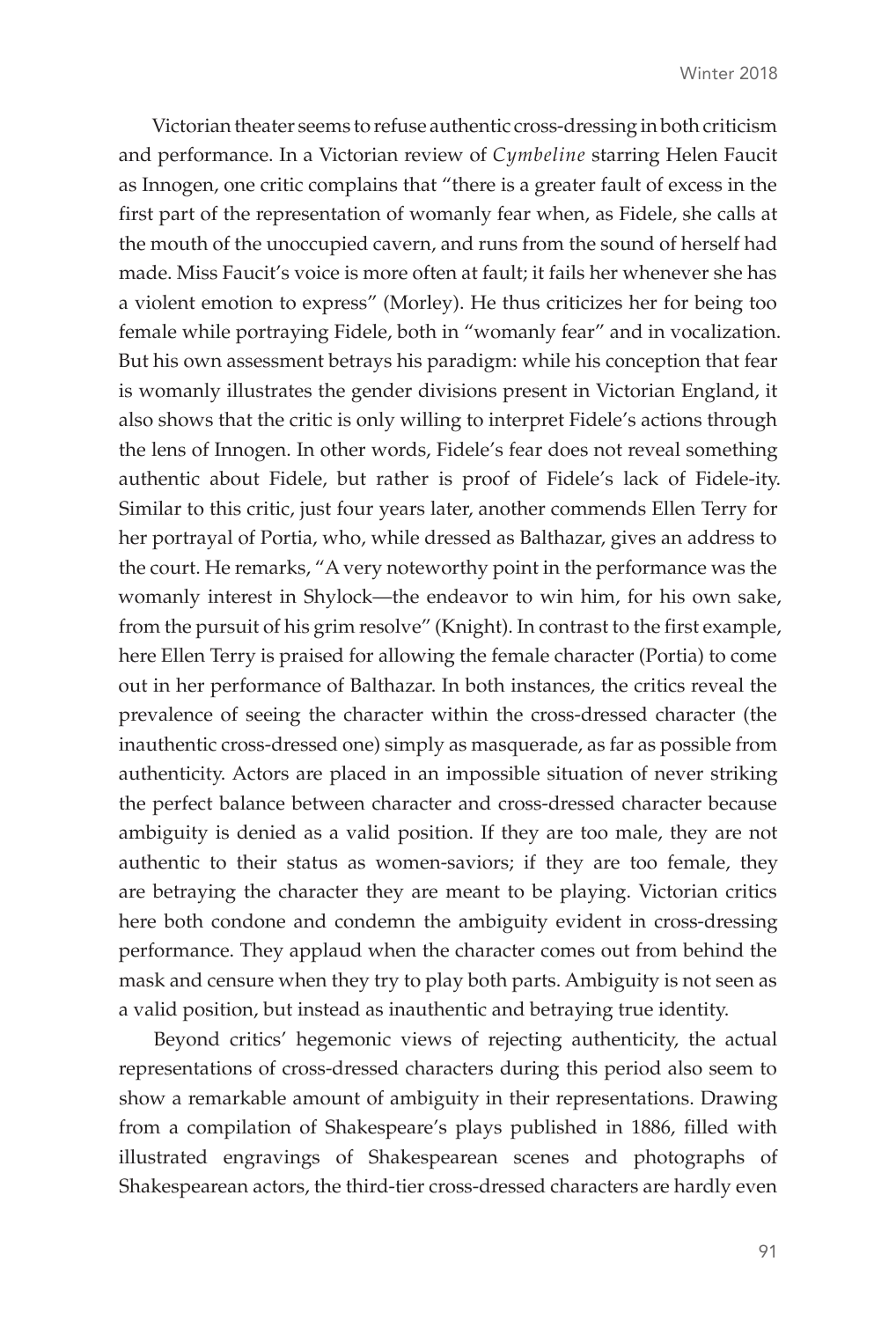disguised ("Clarke"). Six separate illustrated engravings of Innogen dressed as Fidele keep her long blonde hair flowing past her shoulders, and often blowing up in the wind. In one image, her tunic is cut well above that of her disguised brothers, while in another one, she is cross-gartered. In an image of Rosalind dressed as Ganymede, hair flows down past the shoulders as well, with the Orlando of the same engraving series with cropped hair above his ears. In fact, six other images of Rosalind show long hair, one flowing well past her elbows. Furthermore, her tunic is draped in folds and ruffles, in contrast to Orlando's straight tunic (this is also true of the Innogen described earlier). A few images of Viola and one of Rosalind show a corseted body shape. An important reminder here is that all of these images are engravings of scenes, not photographs of actual performances; in a production of *As You Like It*, it would not make sense to rid Rosalind of hair, since she would need it for another performance; however, in unstaged iterations, the representations could potentially be more free. In each case I have described, Victorian female characters trying to inhabit the third tier end up resembling their second-tier selves much more than they resemble the fashion of male representations within the same images. This refusal to incorporate full male fashion, opting instead for female traits, substantiates this ambiguity.

So representations (even fully conceptualized ones) portray crossdressed characters as ambiguous, while critics condemn both ambiguity and full gender transformation, preferring characters more authentic to their precross-dressed selves. This illustrates an inherent anxiety with authenticity while the characters are cross-dressed; after all, a full identification with the opposite gender would be seen as deviant. Thus, the tensions between criticism and illustrated representations show an inability to maintain authenticity-in-performance, and instead relegate truly cross-dressed characters the identity of the original self—Innogen over Fidele, and Viola over Cesario. Put another way, if it is true that the "trial scene [of *Merchant in Venice*] is a masterpiece of dramatic construction, a play within itself," as one critic puts it (Halliwell-Phillipps 346), then we would suspect Portia's playing of Balthazar to be authentic in and of itself. But the hesitancy present behind Portia's full inhabiting of Balthazar in these representations proves the ontological validity of Portia as actor and the inauthentic theatricality of Balthazar as character. Once again, the step from the second to third tier of theatricality is inhibited by social concerns concerning cross-dressing (and thereby gender and desire), paralyzing the character in ambiguity.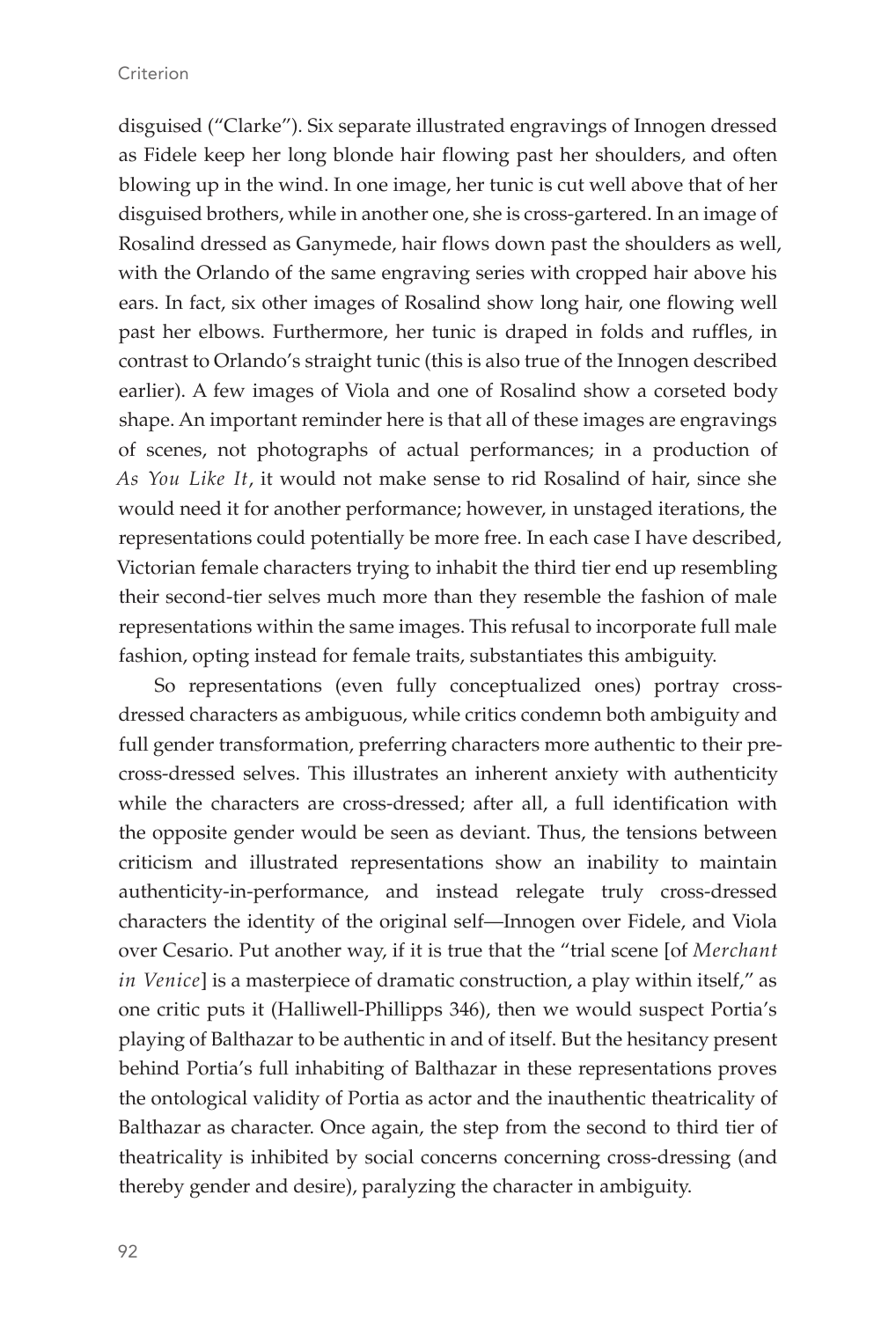Paradoxically, these tensions of theatricality, authenticity, androgyny, and ambiguity are resolved in the context of modern drag culture (even though modern scholars and theater practitioners typically buy into the authentic/performance dichotomy that Voskuil writes against). This resolution is not only due to the increased social awareness and acceptance of new ideas of fashion, gender constructs, and desire, but more importantly to the philosophical constructs that arise from drag culture.

Drag culture, originating out of the drag balls of the 1980s, became its own subset of American culture, with a modern lexicon and linguistic markers to call its own, and has since spread throughout the world (Simmons). This culture has become even more mainstream in Western media with the help of TV shows like RuPaul's *Drag Race*, documentaries like *Paris Is Burning*, and even Broadway musicals like *Kinky Boots*. One of the most notable aspects of this growing drag culture (the most pertinent to the discussion raised here) is the idea of "realness." "Realness" within drag circles refers to the idea of a drag performer experiencing and inhabiting the reality of the performed character regardless of her constructed nature. This claimed yearning for truth and honesty (perhaps authenticity?) in performance echoes Voskuil's Victorian construct. Of course, this conception is not without its problems. One scholar notes how "drag queen performances possess a duel role of undoing heteronormative gender ideals while also reinforcing the current heteronormative social image of a woman" (Greaf). While subverting gender's constructed nature, drag queen performances simultaneously support the "real," or authentic (by this point, stereotypical or strawperson) representation of women. "Realness," in this light, becomes a complicated reinforcing of the social order for females while allowing men to play around with gender constructs. However, this is neither the only sense of "realness" nor the only way of being real.

Androgyny also plays an important role in modern drag culture, this time in the sense that I described above—intentional and distanced. This can be strongly seen in none other than Le Gateau Chocolat herself as a part of Emma Rice's *Twelfth Night*. She wore sequin dresses (midnight blue and gold), her face was painted in an over-the-top bravado common in drag, and she had a wig in the ilk of Diana Ross. But she also had a full beard. And chest hair. And sometime during the performance, the wig came off, revealing a completely shaved head. This androgyny is far from the tenuous Victorian negotiation between the script's call to full "realness" and the critics and audience's social pressure of gender norms. This even goes beyond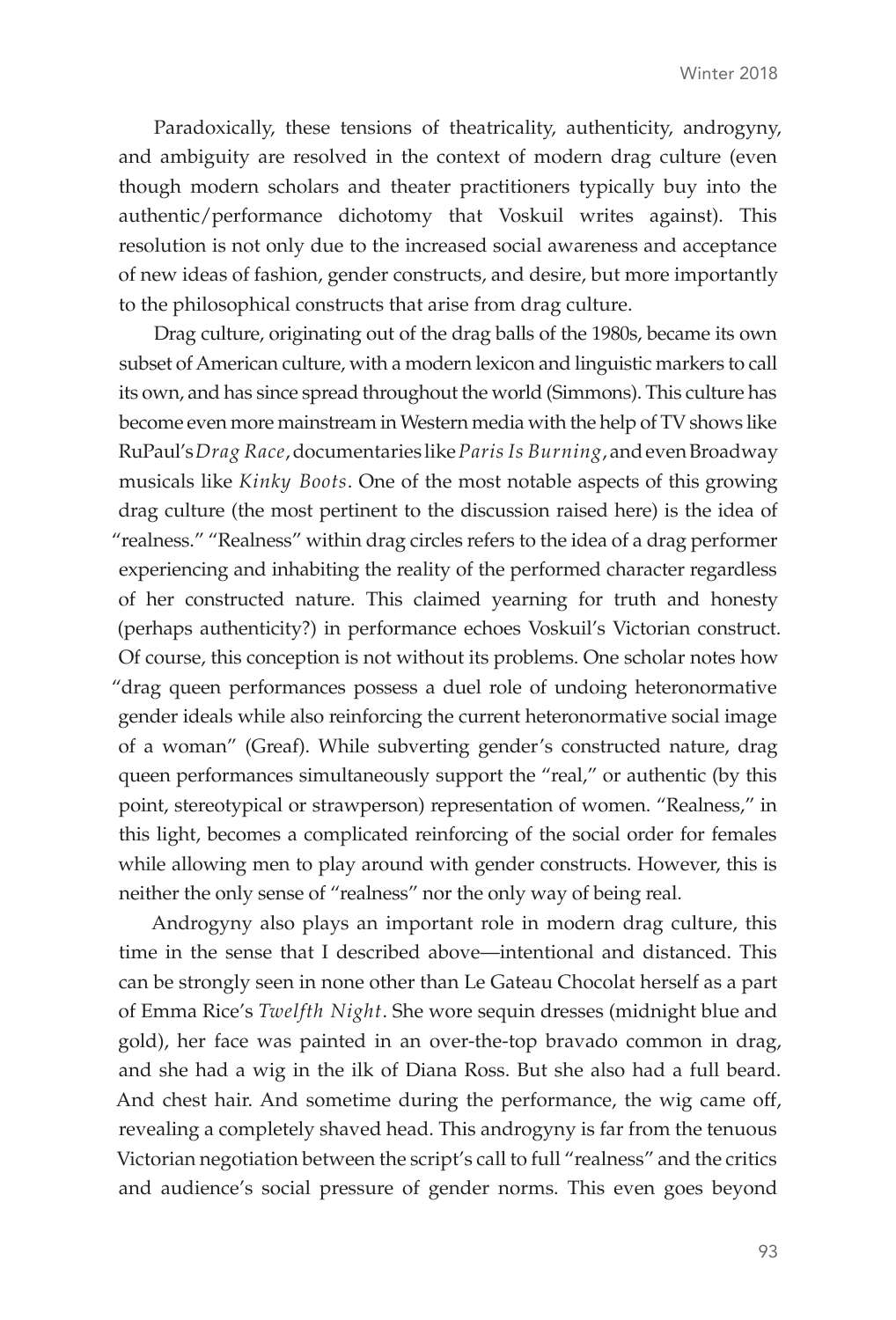Dreher's "balance" between male and female traits, for this is not a character in the process of transitioning from one gender norm to another. This is a category completely outside of either, an amalgamation of opposite sides of the spectrum to show the inconsistency of gender itself and to present a third option: pure androgyny, devoid of gender tensions. This places her outside of gender itself, along with its obligations and expectations. This is androgyny "realness," authentic androgyny.

Drag culture attempts to satisfy the mono-istic authenticity-in-theatrics by fully committing to "realness" in gender or in androgyny, which rivals the ambiguous and anxious choice of gender presented in Victorian representations and criticisms of Shakespearean cross-dressing. However, there is a significant difference here. In Victorian modes of Shakespearean representation, I mentioned the two-step process of theatricality: characters inhabited the first tier while the second tier was muddled and undercut authenticity. No such two-tiered system functions in modern drag culture. The performer enters theatricality only once—as the drag queen. But in doing so, she exhibits an authenticity that certainly could be used in Shakespearean productions during this second instance of theatricality. This functions elaborately in Rice's production, and not only in the figure of Le Gateau Chocolat.

A drag queen's presence necessarily draws attention to costuming and gender, which play intersecting roles for several characters in *Twelfth Night*. This is seen most obviously in Viola, one of the second-tier cross-dressing Shakespeare characters I have been discussing. Viola's choice to disguise herself in the traditional costume of a man embroils her in a desire triangle between herself, Orsino, and Olivia. Olivia is enamored by the costumed Cesario (only because he/she is costumed as such), while the hidden Viola is in love with Orsino, in turn in love with Olivia. These complex elements of desire, referenced above, are dependent on costuming and gender "realness" between each pair, showing the importance and complexity of cross-dressing and authenticity.

Other characters also enact second-tier theatricality, not through crossdressing, but still with gendered simulations. For example, Malvolio dons flamboyant yellow, cross-gartered stockings in an attempt to woo Olivia. Could we see this costume choice in the sense of authenticity, of "realness"? Or might Malvolio fall into the same trap as the Victorian illustrations, not quite committing enough to his project, trying to portray all in ambiguity? How would a reading of the character differ in either case? Feste, likewise, also receives another costume—another identity—in the course of the play,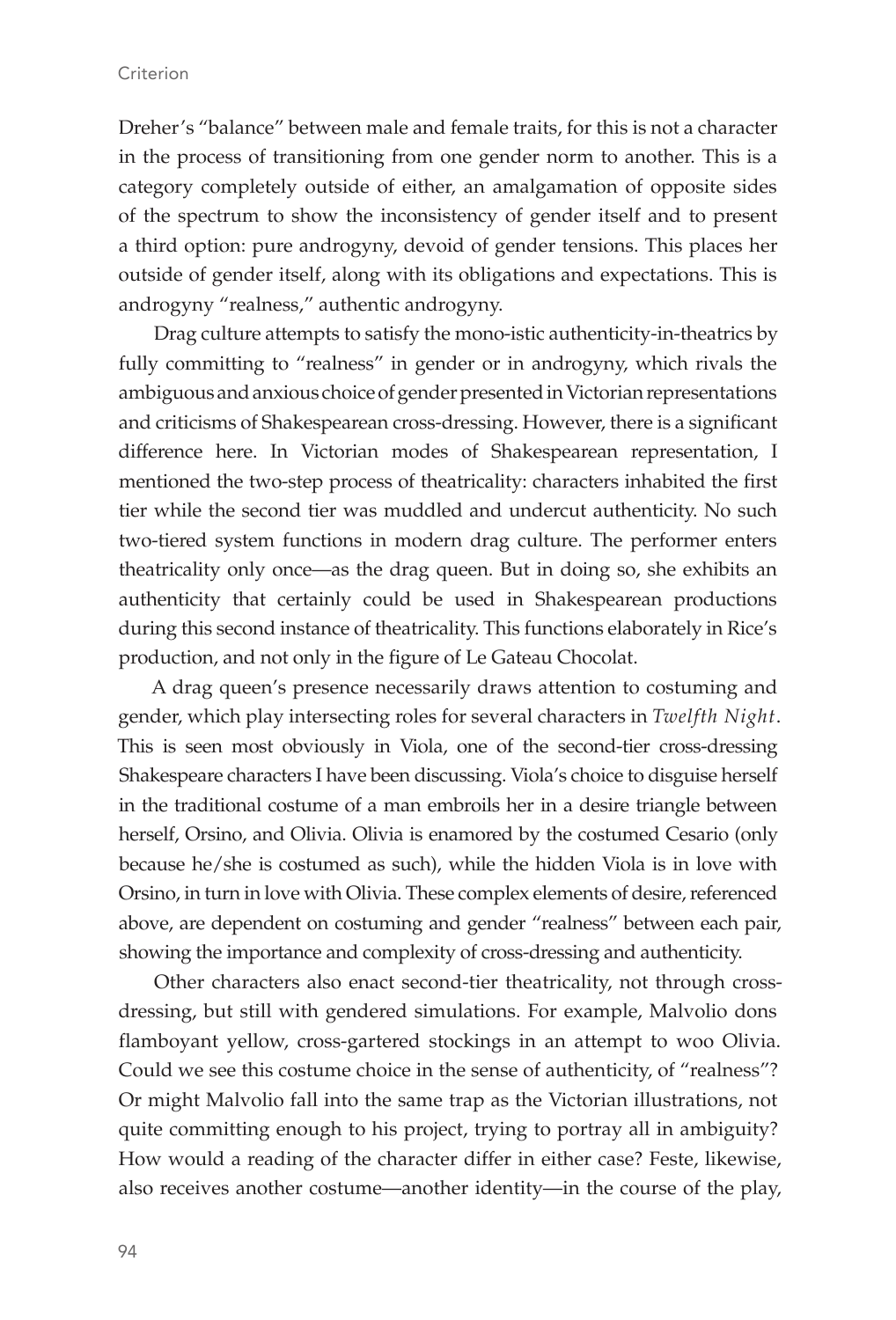while portraying Sir Topas (*Sister* Topas, in the case of Le Gateau Chocolat). And once again, the question is asked: is Sir Topas authentic in the third tier of theatricality? What would it mean either way? (The third-tier celibate Sir Topas is particularly striking in the contexts of cross-dressing, androgyny, and desire, but that is something I will not go into here.) A drag queen's presence within the play requires these questions of any character who chooses to create a new identity through costume. But beyond simply her presence, her committed androgyny creates particular meaning within the play.

But why Feste? The character's status as clown already allows him to stand outside society to offer a unique perspective to those within the structure. As I have shown, Chocolat's characterization as an androgynous drag character furthers this role. But the character also stands outside of conceptions of desire. Other characters are allowed to love in the play, as long as they commit to one ideal of gender or another. Cesario still receives love despite the heteronormative environment that would claim to constrain such a relationship (even if he does need to don his "maiden weeds" to claim it in the end). Desire is only allowed to function for those in specified places within society. However, for those on the fringe, who do not fit neatly into categories—queer characters, such as those who are committedly androgynous—desire is not even an option. Le Gateau Chocolat, then, as Feste, becomes a champion of sexual and gender (as well as other) minorities. As a black drag queen, she can stand for those who do not have a place that is readily accepted, for those who are not societally relegated love, attention, and affection. Le Gateau Chocolat gives illumination to the tension between pariah, desire, and gender, and allows for a reconsideration of both androgynous and asexual figures and their roles within literature, while lending validity to the authenticity-in-theatricality exhibited by Viola and others who dress in second-tier costume and identity.

Drag culture has a place within Shakespeare studies. This is not only true in reformulating ideas of society and disenfranchisement, but also in terms of rethinking the possibilities and illuminating the tensions of cross-dressing. This second point can be seen most vividly in contrast to the Victorian era, in which cross-dressing was simultaneously allowed onstage but prosecuted off of it. These tensions have always shaped cross-dressing in theater, and pose problems to current scholarship concerning Victorian theater. To be able to navigate paradigms of cross-dressing and gender relationships in any age, drag culture should be taken into consideration as a powerful modern form of authenticity and theatricality.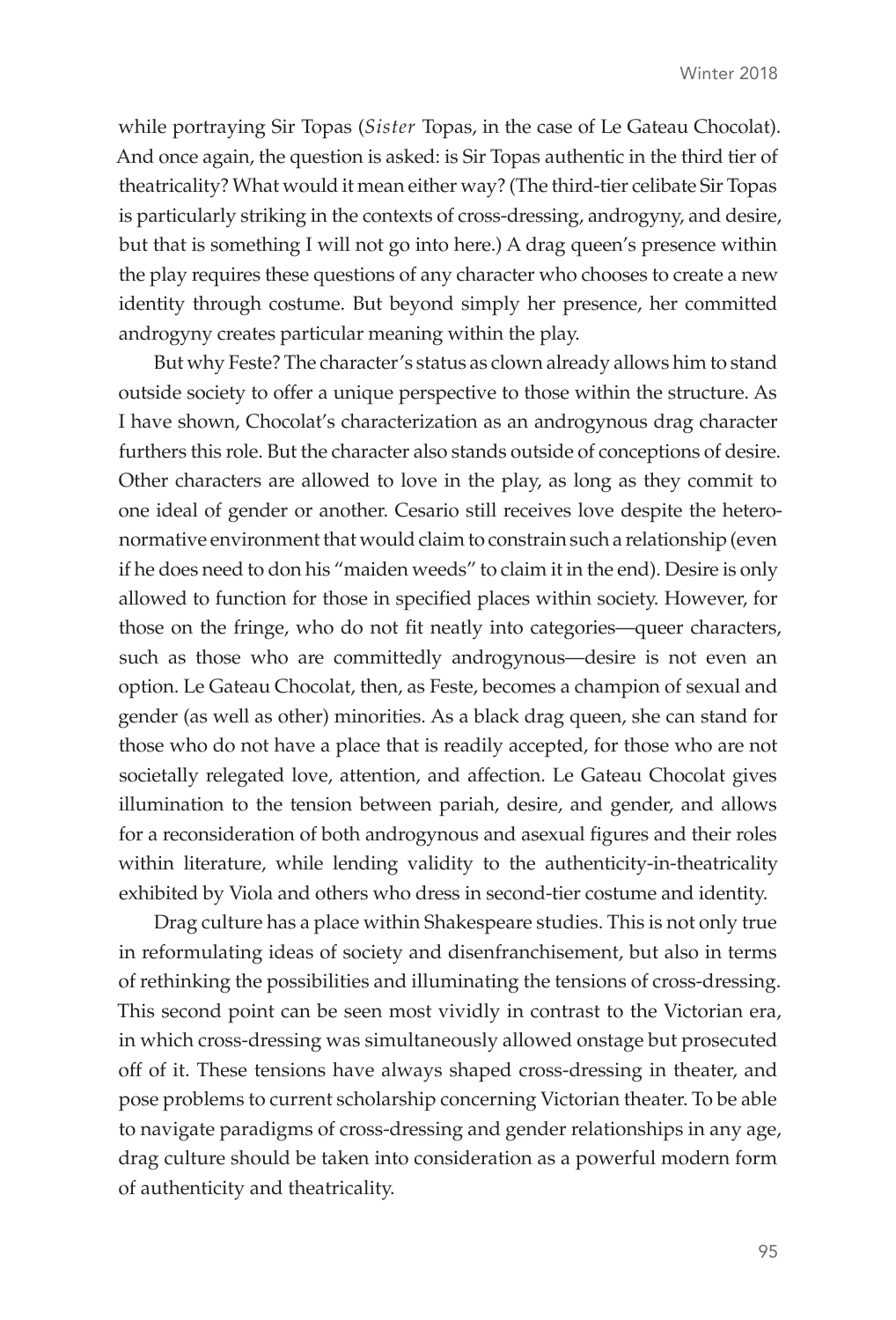## Works Cited

- Carriger, Michelle Liu. "The Unnatural History and Petticoat Mystery of Boulton and Park. A Victorian Sex Scandal and the Theatre Defense." *TDR: The Drama Review*, vol. 57, no. 4, 2013, MIT Press, pp. 135–56. *EBSCOHost*, web.a.ebscohost. com/ehost/pdfviewer/pdfviewer?vid=2&sid=553853b8-4535-4706-a364- 175f0fb5acdf%40 sessionmgr4006.
- Chess, Simone. "Crossdressing and Queer Heterosexuality." *Male-to-Female Crossdressing in Early Modern English Literature: Gender, Performance, and Queer Relations*, Routledge, New York and London, 2016.
- Clarke, Charles and Mary Cowden, editors. *The plays of William Shakespeare edited and annotated by Charles and mary cowden Clarke illustrated by H.C. Selous with thirty-five full-page wood engravings*, Cassell & Company, Limited, London, Paris, & Melbourne, 1886. In Volume 2, Portia is illustrated on pp. 361– 414, Rosalind on pp. 415–70, and Viola on pp. 593–648. Innogen is illustrated in Volume 6 on pp. 653–724.
- Dreher, Diane. "Androgynous Daughters." *Domination and Defiance: Fathers and Daughters in Shakespeare*, UP of Kentucky, 1986. *EBSCOHost*, web.a.ebscohost. com/ehost/ebookviewer/ebook/bmxlYmtfXzkzODI2MF9fQU41?sid=582a e8e7-accd-4e0f-b29b-22bc49c00f2a@sessionmgr4009&vid=0&format=EB&rid=1.
- Greaf, Caitlin. "Drag Queens and Gender Identity." *Journal of Gender Studies*, vol. 25, no. 6, 2016. *Taylor and Francis Online*, www-tandfonline-com.erl.lib.byu. edu/doi/full/10.1080/09589236.2015.1087308?scroll=top&needAccess=true.
- Green, Laura. "'Strange (in)difference of sex': Thomas Hardy, the Victorian man of letters and the temptations of androgyny." *Victorian Studies*, vol. 38, no. 4, Indiana UP, 1995, pp. 523–49. *ProQuest*, search-proquest-com.erl.lib.byu.edu/ mlaib/docview/211896669/fulltext/33DCC058A5FA4529PQ/4?accountid=4488.
- Halliwell-Phillipps, James Orchard. *The Complete Works of Shakspere, Revised from the Original Editions, with Historical and Analytical Introductions to each Play, Also Notes Explanatory and Critical and a Life of the Poet, Comedies*, John Tallis Company, London; New York, 1850.
- Howard, Jean E. "Crossdressing, The Theatre, and Gender Struggle in Early Modern England." *Shakespeare Quarterly*, vol. 39, no. 4, 1988, Folger Shakespeare Library, pp. 418–40. *JSTOR*, links.jstor.org/sici?sici=0037- 3222%28198824%2939%3A4%3C418% 3ACTTAGS%3E2.0.CO%3B2-O.
- Knight, Joseph. "Ellen Terry as Portia." *Victorian Dramatic Criticism*, edited by George Rowell, Methuen&co. Ltd., London, 1971.
- Menon, Madhavi. *Unhistorical Shakespeare: Queer Theory in Shakespearean Literature and Film*, Palgrave Macmilan US, 2008.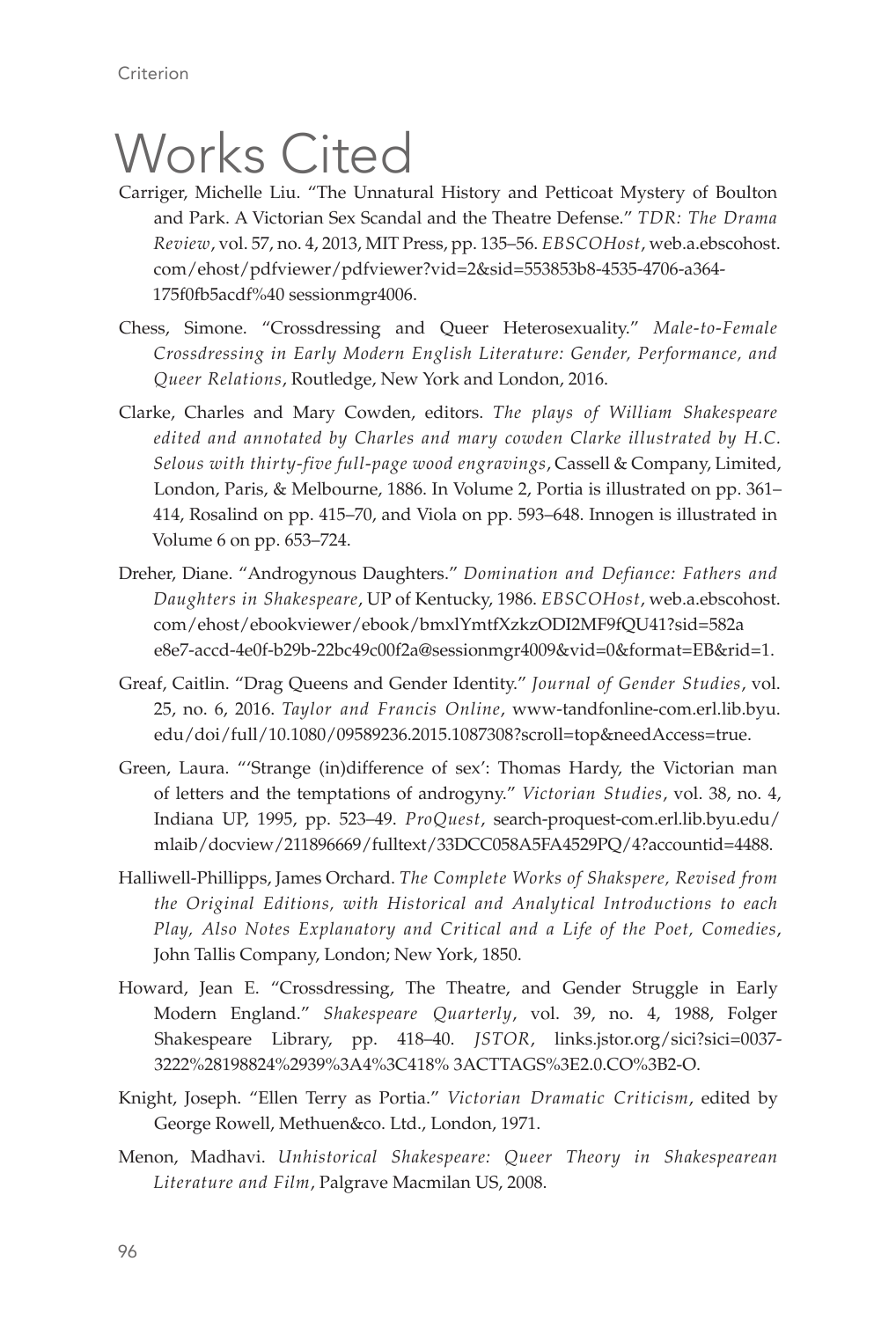- Morley, Henry. "Helen Faucit as Imogen." *Victorian Dramatic Criticism*, ed. George Rowell, Methuen&co. Ltd., London, 1971.
- Simmons, Nathaniel. "Speaking Like a Queen in Rupaul's Drag Race: Towards a Speech Code of American Drag Queens." *Sexuality & Culture*, vol. 18, no. 3, Sept. 2014, pp. 630–48. *EBSCOhost*, doi:10.1007/s12119-013-9213-2.

Stubbes, Phillip. *The Anatomie of Abuses*, London, 1585.

Voskuil, Lynn. "Introduction." *Acting Naturally: Victorian Theatricality and Authenticity*, 2004, U of Virginia P, pp. 1–19. *EBSCOHost*, web.b.ebscohost. com/ehost/command/detail?vid=0&sid=dd684af6-b1f0-46d2-8dacbd2681d3f4a3%40sessionmgr 101&bdata=JnNpdGU9ZWhvc3QtbGl2ZSZzY29 wZT1zaXRl#jid=1UEG&db=ibh.

## Works Consulted

- Blain, Virginia. "Queer Empathy: or, Reading/Writing the Queer in Victorian Poetry." *Literature Compass*, vol. 1, no. 1, Blackwell Publishing, 2004. *Wiley Online Library*, onlinelibrary-wiley-com.erl.lib.byu.edu/doi/ full/10.1111/j.1741-4113.2004.00059.x.
- Blanchard, Mary W. "Boundaries and the Victorian Body: Aesthetic Fashion in Gilded Age America." *American Historical Review*, vol. 100, no.1, 1995, pp. 21–50. *JSTOR*, www.jstor.org.erl.lib.byu.edu/stable/pdf/2167982.pdf?refreqid=search :2b70a44b5066fabfb36226abac543b9c.
- Bly, Mary. *Queer Virgins and Virgin Queans on the Early Modern Stage*, Oxford UP, 2000.
- Chedgzoy, Kate. *Shakespeare's Queer Children: Sexual Politics and Contemporary Culture*, Manchester UP, 1995.
- Egner, Justine and Patricia Maloney. "'It Has No Color, It Has No Gender, It's Gender Bending': Gender and Sexuality Fluidity and Subversiveness in Drag Performance." *Journal of Homosexuality*, vol. 63, no. 7, 2016. *Taylor and Francis Online*, wwwtandfonline-com.erl.lib.byu.edu/doi/abs/10.1080/00918369.2015.1116345.
- Heilmann, Ann. "(Un)Masking Desire: Cross-dressing and the crisis of gender in New Woman fiction," *Journal of Victorian Culture*, vol. 5, no. 1, Edinburgh UP, 2000, pp. 83–111. *EBSCOHost*, web.a.ebscohost.com.erl.lib.byu.edu/ehost/detail/ detail?vid=0&sid=e5d1e2fa-2776-497d-a7ce-4969f64d19c9%40sessionmgr4007& bdata=JnNpdGU9ZWhvc3QtbGl2ZSZzY29wZT1zaXRl#AN=4133407&db=aph.
- Hughes, William, and Andrew Smith. "Queer Victorian Gothic." *The Victorian Gothic: An Edinburgh Companion*, 2012, pp. 142–55. *EBSCOHost*, web.a.ebscohost.com. erl.lib.byu.edu/ehost/ebookviewer/ebook/bmxlYmtfXzQ1OTQ4OV9fQU41?s